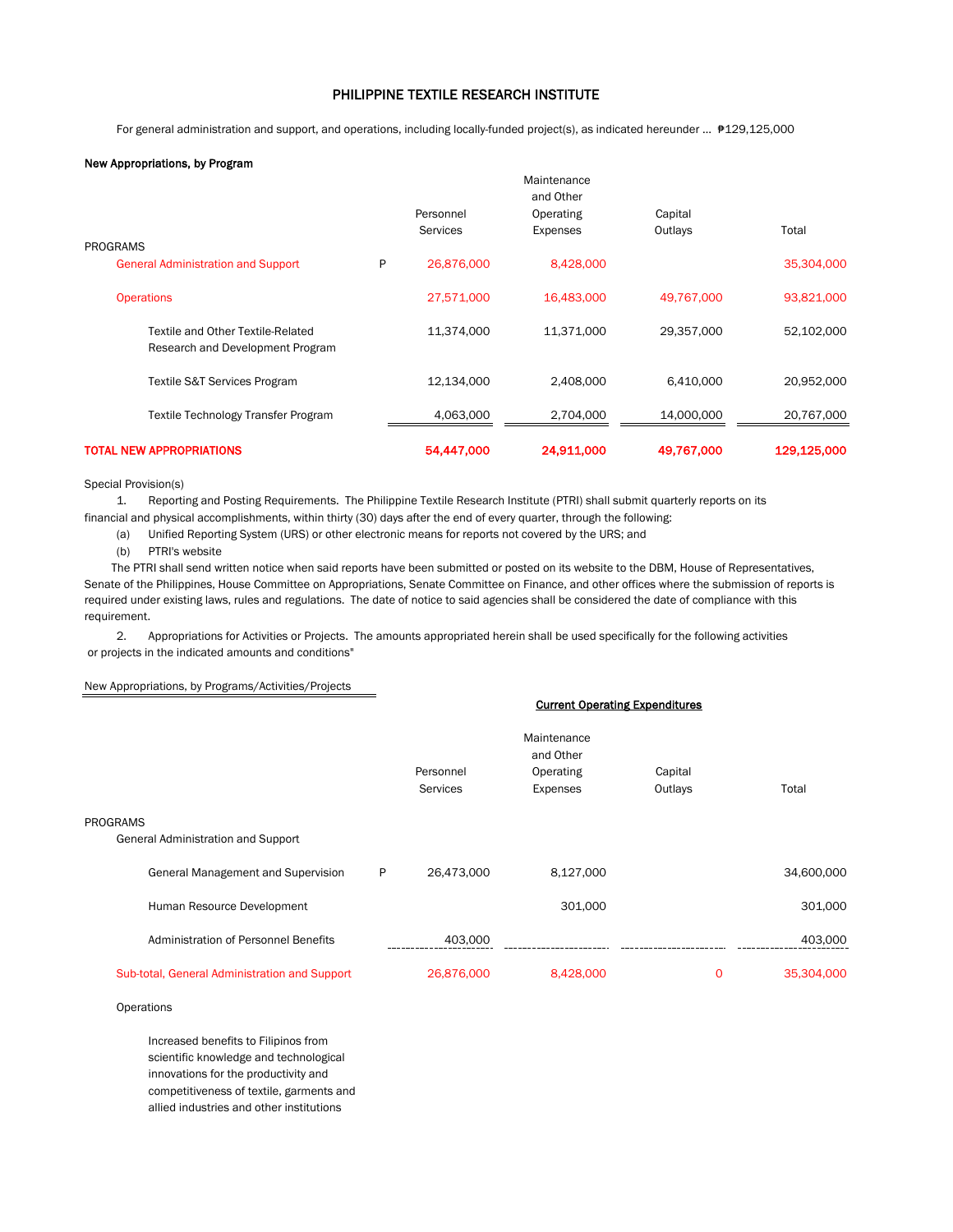| TOTAL NEW APPROPRIATIONS                                                                                                                                                                      | 54,447,000 | 24,911,000 | 49,767,000 | 129,125,000 |
|-----------------------------------------------------------------------------------------------------------------------------------------------------------------------------------------------|------------|------------|------------|-------------|
| <b>TOTAL, Operations</b>                                                                                                                                                                      | 27,571,000 | 16,483,000 | 49,767,000 | 93,821,000  |
| Repair and Renovation of PTRI<br>Administration and Laboratory Building,<br>Phase IX                                                                                                          |            | 1,500,000  | 14,000,000 | 15,500,000  |
| Project(s)<br>Locally-Funded Projects                                                                                                                                                         |            |            |            |             |
| Dissemination of textile information and<br>provision of documentation of services<br>to textile millers and allied industries                                                                | 4,063,000  | 1,204,000  |            | 5,267,000   |
| <b>TEXTILE TECHNOLOGY TRANSFER</b><br><b>PROGRAM</b>                                                                                                                                          | 4,063,000  | 2,704,000  | 14,000,000 | 20,767,000  |
| Testing of raw materials and allied<br>products and provision of technical<br>assistance to the textile, garments and<br>allied industries on textile processing<br>and machinery utilization | 12,134,000 | 2,408,000  | 6,410,000  | 20,952,000  |
| <b>TEXTILE S&amp;T SERVICES PROGRAM</b>                                                                                                                                                       | 12,134,000 | 2,408,000  | 6,410,000  | 20,952,000  |
| Support for Productivity Enhancement<br>of Sericulture, Handloom Weaving and<br>Natural Dyeing in Negros Occidental                                                                           |            | 1,089,000  |            | 1,089,000   |
| Revitalization of Sericulture in the<br>Cordillera Administrative Region                                                                                                                      |            | 1,932,000  | 3,000,000  | 4,932,000   |
| Support to the Development of Mindanao<br>Silk through the PTRI Technology Center<br>in Misamis Oriental                                                                                      |            | 2,571,000  | 6,927,000  | 9,498,000   |
| Genome-Based Approach to Philippine<br>Silkworm Germplasm Maintenance and<br>Hybridization, Phase I                                                                                           |            | 1,772,000  |            | 1,772,000   |
| Upgrading of the PTRI's Technology<br>Business Incubation (TBI)                                                                                                                               |            |            | 2,580,000  | 2,580,000   |
| Project(s)<br>Locally-Funded Projects                                                                                                                                                         |            |            |            |             |
| Scientific research studies on chemical<br>and physical characterization and<br>optimization of textile raw materials and<br>textile product properties and end-use<br>diversification        | 11,374,000 | 4,007,000  | 16,850,000 | 32,231,000  |
| TEXTILE AND OTHER TEXTILE-RELATED<br>RESEARCH AND DEVELOPMENT PROGRAM                                                                                                                         | 11,374,000 | 11,371,000 | 29,357,000 | 52,102,000  |

Appropriations, by Object of Expenditure

(in Thousand Pesos)

Current Operating Expenditures

Personnel Services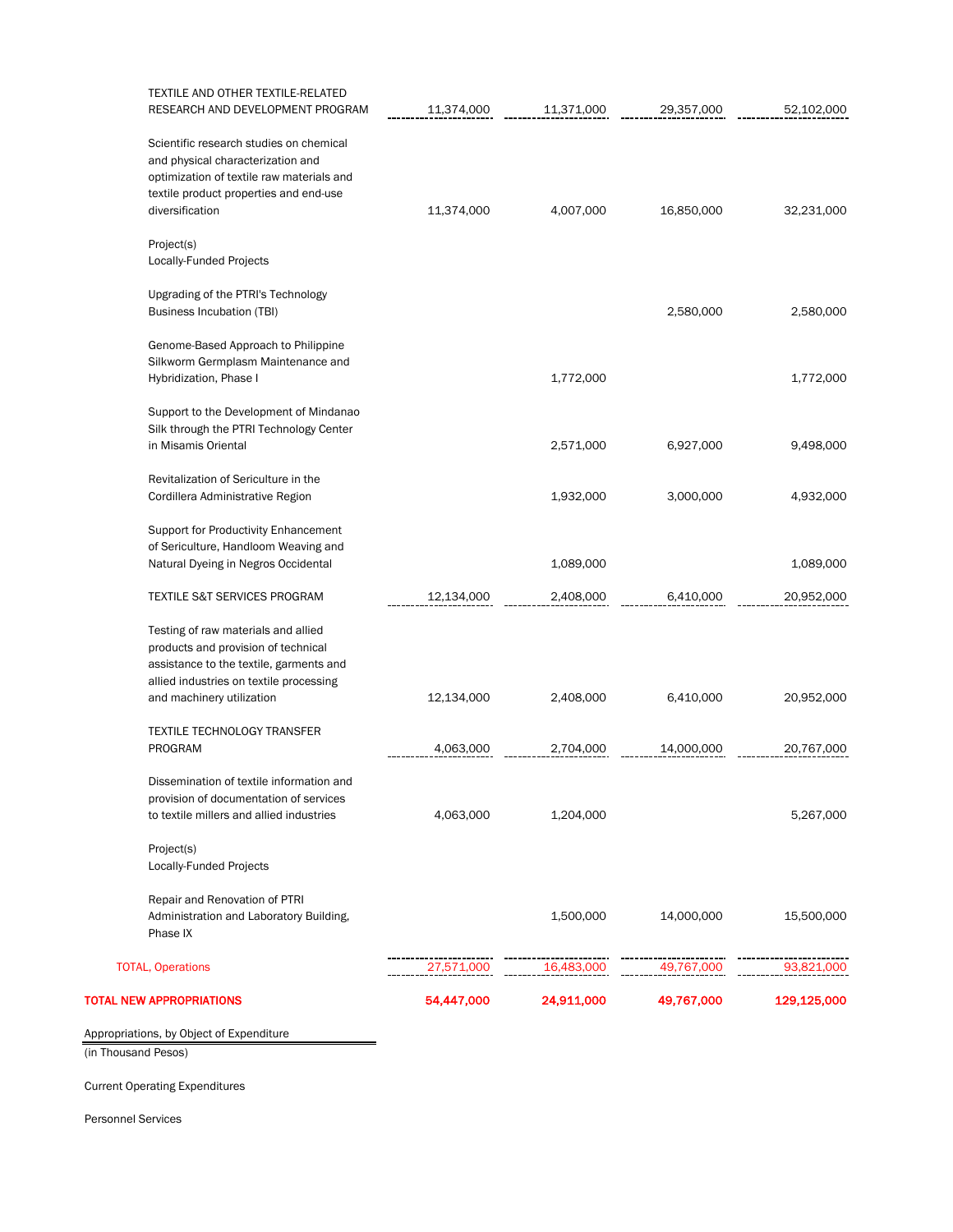| Civilian Personnel                                    |        |
|-------------------------------------------------------|--------|
| <b>Permanent Positions</b>                            |        |
| <b>Basic Salary</b>                                   |        |
| <b>Total Permanent Positions</b>                      | 30,416 |
| Other Compensation Common to All                      |        |
| Personnel Economic Relief Allowance                   | 1,992  |
| <b>Representation Allowance</b>                       | 228    |
| <b>Transportation Allowance</b>                       | 228    |
| Clothing and Uniform Allowance                        | 498    |
| Mid-Year Bonus                                        | 2,535  |
| Year-End Bonus                                        | 2,535  |
| Cash Gift                                             | 415    |
| <b>Productivity Enhancement Incentive</b>             | 415    |
| Total, Other Compensation Common to All               | 8,846  |
| Other Compensation for Specific Groups                |        |
| Magna Carta for Science & Technology                  |        |
| Personnel                                             | 14,137 |
| Total, Other Compensation for Specific Groups         | 14,137 |
| <b>Other Benefits</b>                                 |        |
| <b>PAG-IBIG Contributions</b>                         | 100    |
| PHILHEALTH Contributions                              | 366    |
| <b>Employees Compensation Insurance Premiums</b>      | 100    |
| Loyalty Award - Civilian                              | 79     |
| <b>Terminal Leave</b>                                 | 403    |
| Total, Other Benefits                                 | 1,048  |
| <b>Total Personnel Services</b>                       | 54,447 |
| Maintenance and Other Operating Expenses              |        |
| <b>Travelling Expenses</b>                            | 654    |
| Training and Scholarship Expenses                     | 214    |
| Supplies and Materials Expenses                       | 4,124  |
| <b>Utility Expenses</b>                               | 5,608  |
| <b>Communication Expenses</b>                         | 471    |
| Awards, Rewards and Prizes                            | 91     |
| Confidential, Intelligence and Extraordinary Expenses |        |
| Extraordinary and Miscellaneous Expenses              | 118    |
| <b>Professional Services</b>                          | 7,378  |
| <b>General Services</b>                               | 3,517  |
| Repairs and Maintenance                               | 1,170  |
| Taxes, Insurance Premiums and Other Fees              | 708    |
| Other Maintenance and Operating Expenses              |        |
| <b>Advertising Expenses</b>                           | 129    |
| Printing and Publication Expenses                     | 82     |
| <b>Representation Expenses</b>                        | 273    |
| Transportation and Delivery Expenses                  | 298    |
| Rent/Lease Expenses                                   | 28     |
| <b>Subscription Expenses</b>                          | 47     |
| Other Maintenance and Operating Expenses              | 1      |
| Total, Maintenance and Other Operating Expenses       | 24,911 |
| <b>Total Current Operating Expenditures</b>           | 79,358 |